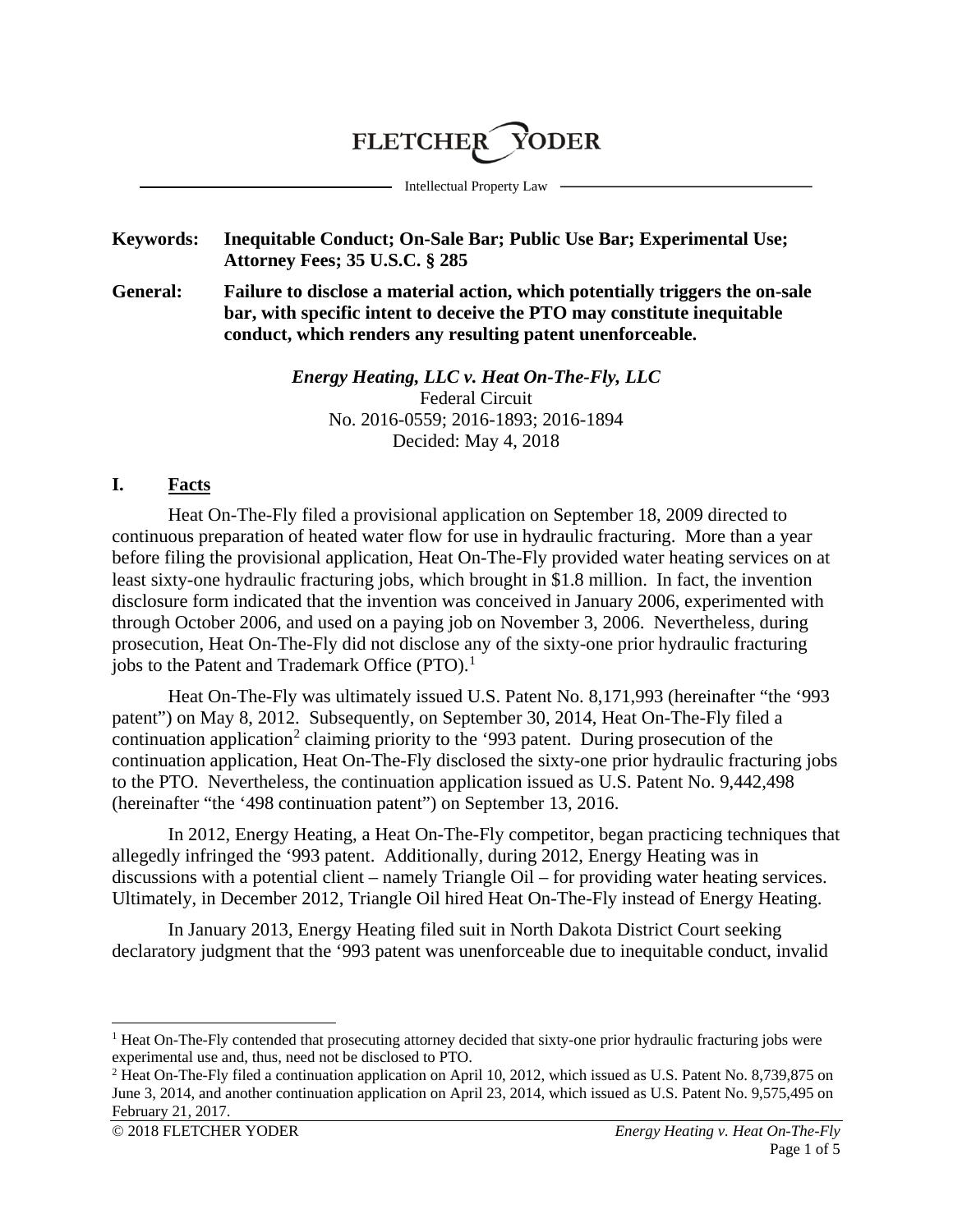as obvious, and not infringed.<sup>[3](#page-1-0)</sup> During trial,<sup>[4](#page-1-1)</sup> the sole inventor admitted that 1) the sixty-one prior hydraulic fracturing jobs included all elements of independent claim 1 of the '993 patent and 2) he had discussed the one year on-sale bar with his business partner. However, the sole inventor testified that the sixty-one prior hydraulic fracturing jobs were intended to experiment with 1) heating water at the same rate as water being pumped downhole, 2) getting a thirty-degree rise in temperature, and 3) achieving those results consistently.<sup>[5](#page-1-2)</sup>

Ultimately, the District Court found that 1) the sixty-one prior hydraulic fracturing jobs were not experimental use and 2) failure to disclose the sixty-one prior hydraulic fracturing jobs constituted inequitable conduct, which rendered the '993 patent unenforceable, but 3) denied attorney fees. [6](#page-1-3) Subsequently, Heat On-The-Fly appealed the District Court's finding of inequitable conduct<sup>[7](#page-1-4)</sup> while Energy Heating appealed the District Court's denial of attorney fees.<sup>[8](#page-1-5)</sup>

### **II. Issues**

- i. Does experimentation with specific aspects of an invention automatically trigger experimental use exception?
- ii. Can a failure to disclose a prior action, which is arguably experimental use, constitute inequitable conduct?
- iii. Does a finding of inequitable conduct necessitate granting of attorney fees?

### **III. Discussion**

i. No – Experimental use exception only applies when experimental criteria are reflected in the claims of the patent.

The Federal Circuit reviewed the District Court's finding that Heat On-The-Fly's sixtyone prior hydraulic fracturing jobs do not constitute experimental use under an abuse of discretion standard. In determining whether the sixty-one prior hydraulic fracturing jobs constituted experimental use, the Federal Circuit considered the object indicia of experimental use set forth in *Allen Corp.*, which include 1) the necessity for public testing, 2) the amount of control over the experiment retained by the inventor, 3) the nature of the invention, 4) the length of the test period, 5) whether payment was made, 6) whether there was a secrecy obligation, 7)

<span id="page-1-0"></span> <sup>3</sup> Heat On-The-Fly filed counterclaims of direct infringement, induced infringement, and contributory infringement against Energy Heating and Marathon. Additionally, Energy Heating filed a second amended complaint seeking declaratory judgement for tortious interference with existing or prospective business relationships and for tortious inference with contracts under state law.

<span id="page-1-1"></span><sup>4</sup> District Court concurrently conducted jury trial and bench trial. Additionally, before trial, the District Court granted summary judgment finding 1) no direct infringement of the independent claims of the '993 patent and 2) all claims of the '993 patent would be obvious under 35 U.S.C. § 103.

<span id="page-1-2"></span><sup>&</sup>lt;sup>5</sup> During trial, Heat On-The-Fly wanted to introduce testimony of the prosecuting attorney to support an advice of counsel defense again a finding of specific intent to deceive, but was denied due to Heat On-The-Fly previously asserting attorney-client privilege during deposition of the prosecuting attorney.

<span id="page-1-3"></span><sup>&</sup>lt;sup>6</sup> Jury trial found that Heat On-The-Fly 1) represented in bad faith that it had a valid patent, 2) knowingly engaged in unlawful sales or advertising practices, 3) unlawfully interfered with Energy Heating's prospective business relationship with Triangle Oil, and 4) caused Energy Heating \$750,000 in damages.

<span id="page-1-4"></span> $<sup>7</sup>$  Heat On-The-Fly also appealed District Court's judgment on obviousness, tortious interference, claim construction</sup> and divided infringement.

<span id="page-1-5"></span><sup>© 2018</sup> FLETCHER YODER *Energy Heating v. Heat On-The-Fly* <sup>8</sup> Energy Heating and Marathon appealed denial of attorney fees under 35 U.S.C. § 285. Energy Heating also appealed denial of attorney fees and treble damages under North Dakota Unlawful Sale or Advertising Practices Act.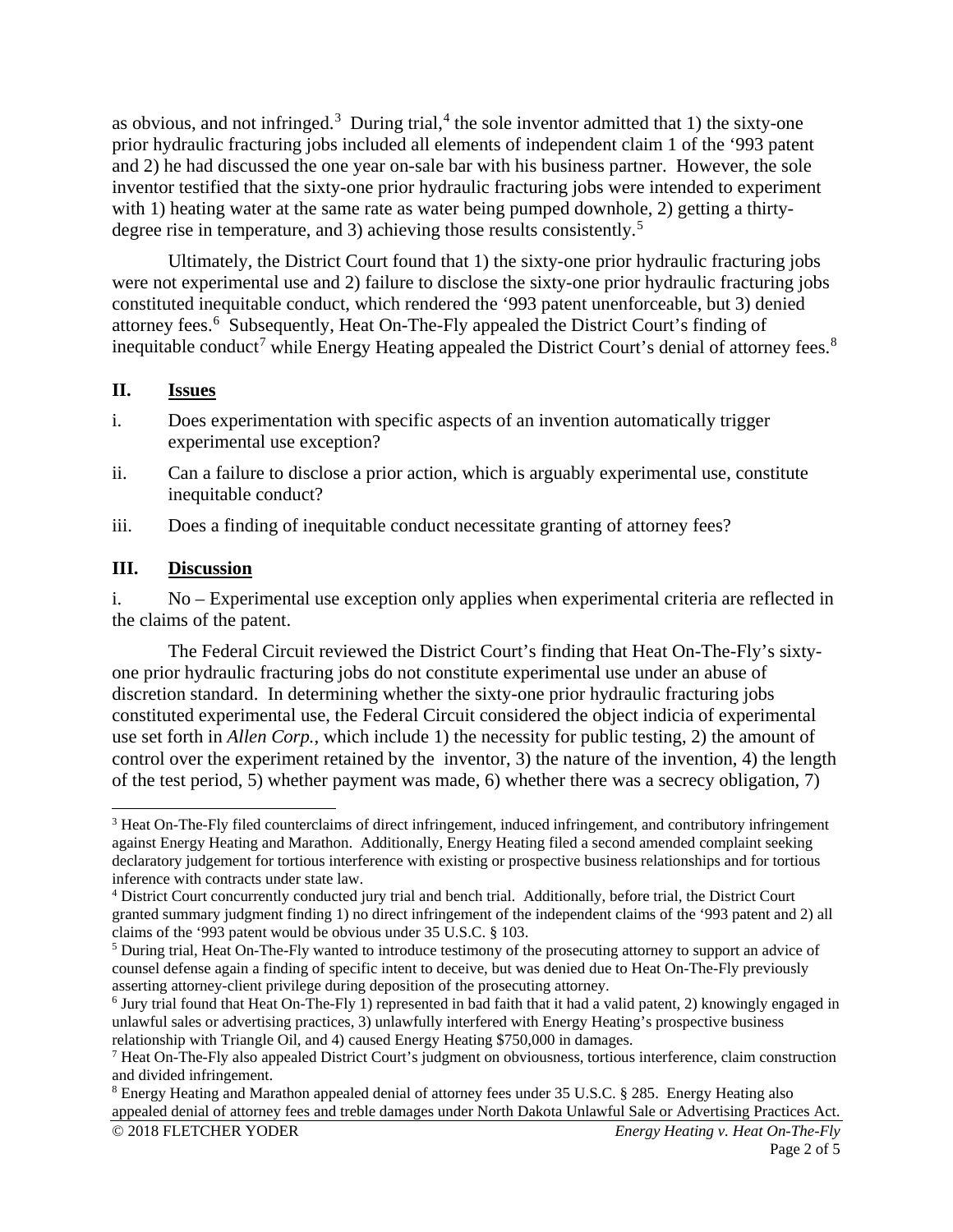whether records of the experiment were kept, 8) who conducted the experiment, 9) the degree of commercial exploitation during testing, 10) whether the invention reasonably requires evaluation under actual conditions of use, 11) whether testing was systematically performed, 12) whether the inventor continually monitored the invention during testing, and 13) the nature of contacts made with potential customers.

On appeal, Heat On-The-Fly did not dispute that 1) the sixty-one prior hydraulic fracturing jobs included all elements of independent claim 1 of the '993 patent, 2) the sixty-one prior hydraulic fracturing jobs were not done in secret, 3) Heat On-The-Fly made no attempt to enter into a confidentiality agreement or otherwise hide the water heating techniques, and 4) the sole inventor of the '993 patent did not keep a record of outcomes of the experimentation, express a preliminary hypothesis prior to experimentation, or record a conclusion confirming or denying the preliminary hypothesis. Additionally, the Federal Circuit agreed with the District Court's finding that the primary reason for the sixty-one prior hydraulic fracturing jobs was to provide the sole inventor and Heat On-The-Fly income. Accordingly, in view of the *Allen Corp.* factors, the Federal circuit found that the District Court did not clearly err in finding that Heat On-The-Fly's sixty-one prior hydraulic fracturing jobs do not constitute experimental use.

Moreover, the Federal Circuit reasoned that, even assuming *arguendo* that the sixty-one prior hydraulic fracturing jobs were performed for the primary purpose of experimentation, the prior hydraulic fracturing jobs would not satisfy the requirements of the experimental use exception to the on-sale bar. To qualify for the experimental use exception, a prior commercial sale must be a bona fide experiment to 1) test claimed features or 2) determine if the invention would work for its intended use. At trial, the sole inventor of the '993 patent testified that the goals of the prior hydraulic fracturing jobs were to experiment with 1) heating water at the same rate as water being pumped downhole, 2) getting a thirty-degree rise in temperature, and 3) achieving those results consistently. However, the Federal Circuit noted none of those experimental criteria are reflected in the claims of the '993 patent and, thus, found no clear error in the District Court's finding that the prior hydraulic fracturing jobs do not satisfy the requirements of the experimental use exception.

ii. Yes – A failure to disclose a prior action constitutes inequitable when Applicant knew that the prior action was material and made a deliberate decision to withhold disclosure of the prior action.

The Federal Circuit reviewed the District Court's finding that Heat On-The-Fly's failure to disclose the sixty-one prior hydraulic fracturing jobs constituted inequitable conduct under an abuse of discretion standard. As set forth in *Therasense*, to establish inequitable conduct, it must be shown through clear and convincing evidence that Applicant 1) knew of a prior commercial sale, 2) knew that the prior commercial sale was material, and 3) made a deliberate decision to withhold disclosure of the prior commercial sale. Additionally, as set forth in *Therasense*, specific intent to deceive the PTO must be the single most reasonable inference that can be drawn from the evidence. After reviewing the evidence and noting the absence of contemporaneous evidence of experimentation, the Federal Circuit found that the District Court did not clearly err in disbelieving the sole inventor's testimony and, thus, finding inequitable conduct.

Moreover, the Federal Circuit found that the PTO's issuance of the '498 continuation patent did not negate the District Court's findings on materiality and specific intent since 1) the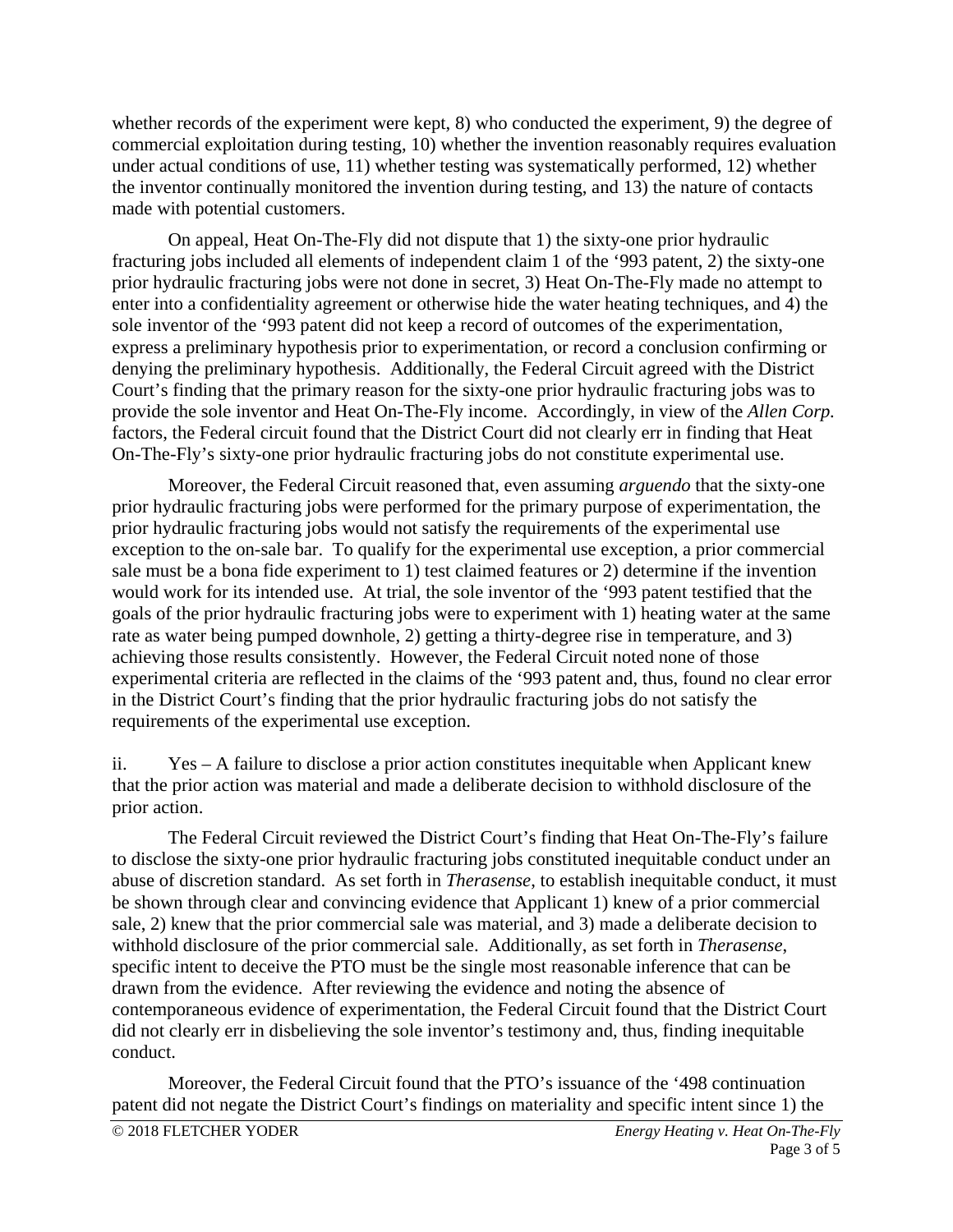'498 continuation patent issued after the District Court's judgment and 2) the claims in the '498 continuation patent materially differ from the claims in the '993 patent. In particular, the Federal Circuit noted that the heating-capacity and flow-rate limitations, which were the subject of the alleged experimentation, are recited in the '498 continuation patent, but not the '993 patent.

iii. No – A finding of inequitable conduct does not necessitate an award of attorney fees, but does necessitate articulation of a basis for denying attorney fees.

The Federal Circuit reviewed the District Court's denial of attorney fees under the abuse of discretion standard. In particular, the Federal Circuit noted that courts are required to articulate a basis for finding a case exceptional under 35 U.S.C. § 285 and, thus, awarding attorney fees. Due at least to the heightened standard for finding inequitable conduct after *Therasense*, the Federal Circuit reasoned that it is equally necessary to explain why a case is not exceptional after a finding of inequitable conduct. However, the Federal Circuit was unsure whether the District Court's denial of attorney fees rested on a misunderstanding of the law or erroneous fact finding<sup>[9](#page-3-0)</sup> and, thus, could not determine whether the District Court abused its discretion in denying attorney fees.

# **IV. Conclusion**

The Federal Circuit affirmed the District Court's declaratory judgment that the '993 patent is unenforceable due to inequitable conduct. Additionally, the Federal Circuit vacated and remanded the District Court's denial of attorney fees under 35 U.S.C. § 285. [10](#page-3-1)

# **V. Representative Claims**

## **U.S. Patent No. 8,171,993 – Parent**

1. A method of fracturing a formation producing at least one of oil and gas, comprising the steps of:

a) providing a transportable heating apparatus for heating water to a temperature of at least about 40 degrees F. (4.4 degrees C.);

b) transmitting a water stream of cool or cold water to a mixer, the cool or cold water stream being at a temperature of less than a predetermined target temperature;

c) the mixer having a first inlet that receives cool or cold water from the stream of step "b" and a first outlet that enables discharge of a substantially continuous stream which is a mix of cool or cold and heated water;

d) the mixer having a second inlet that enables heated water to enter the mixer;

e) adding heated water from the transportable heating apparatus of step "a" to the mixer via the second inlet;

f) wherein the volume of cool or cold water of step "b" is much greater than the volume of heated water of step "e";

g) adding a selected proppant to the mix of cool or cold and heated water discharged from the mixer after step "f"; and

<span id="page-3-0"></span> <sup>9</sup> Specific intent for establishing inequitable conduct must be the single most reasonable inference that can be drawn from the evidence. However, in denying attorney fees, District Court reasoned that Heat On-The-Fly reasonably disputed facts and provided a meritorious argument against inequitable conduct.

<span id="page-3-1"></span><sup>&</sup>lt;sup>10</sup> Federal Circuit also affirmed District Court's judgment of tortious interference and denial of remedies under the North Dakota Unlawful Sales and Advertising Practices Act since Heat Energy did not plead in its complaint.